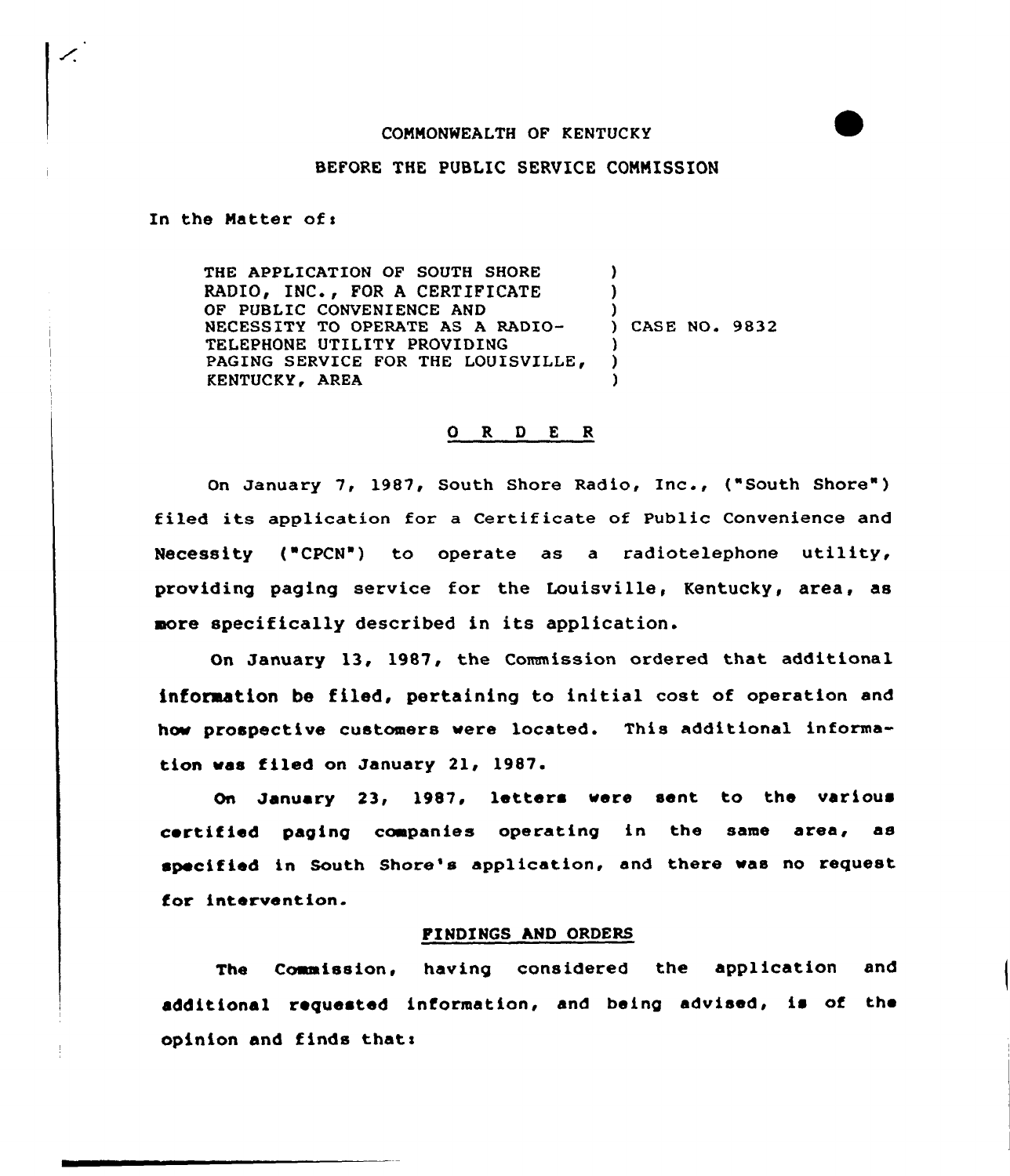(l) Public convenience and necessity will be served by the provision of the proposed paging service;

(2) South Shore is technically and financially capable of providing the proposed paging service, and therefore a CPCN should be granted to South Shore;

(3) The rates and charges in Appendix <sup>A</sup> are fair, just and reasonable and should be approved for services rendered.

IT IS THEREFORE ORDERED that:

(l) South Shore be and it hereby is granted <sup>a</sup> Certificate of Public Convenience and Necessity to construct and opexate its proposed paging service within the axes defined in its application.

(2) The rates and chaxges in Appendix <sup>A</sup> be and they hereby are approved for service rendered on and after the date of this Oxdex.

(3) Nithin 30 days from the date of this Order, South Shore shall file with the Commission its tax iff sheets setting out the rates approved herein.

 $-2-$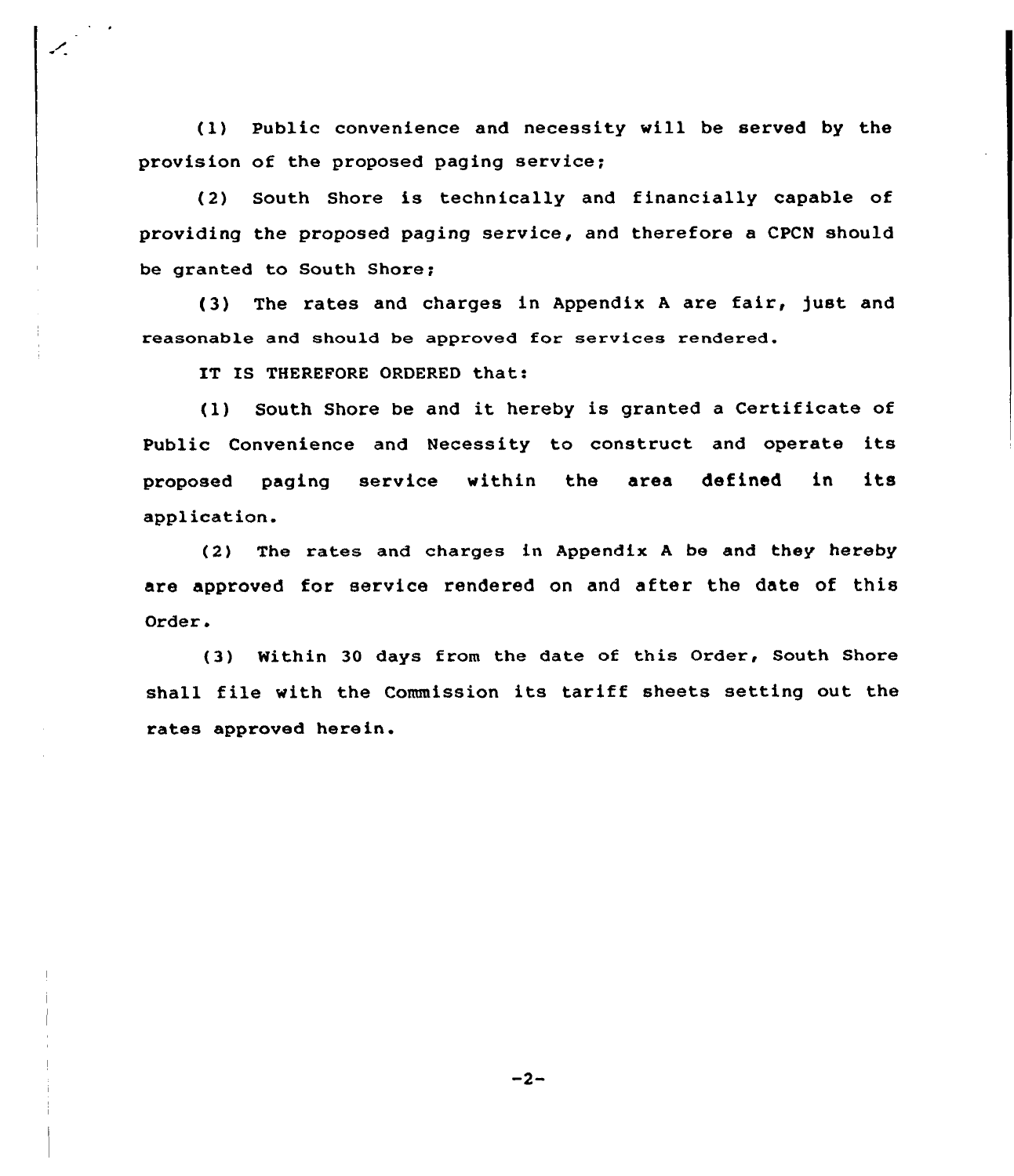Done at Frankfort, Kentucky, this llth day of March, 1987.

PUBLIC SERVICE CONNISSION

على 2 رايط هر Chairman

Vice Chairman<br>Junet / Willessen

ATTEST;

Executive Director